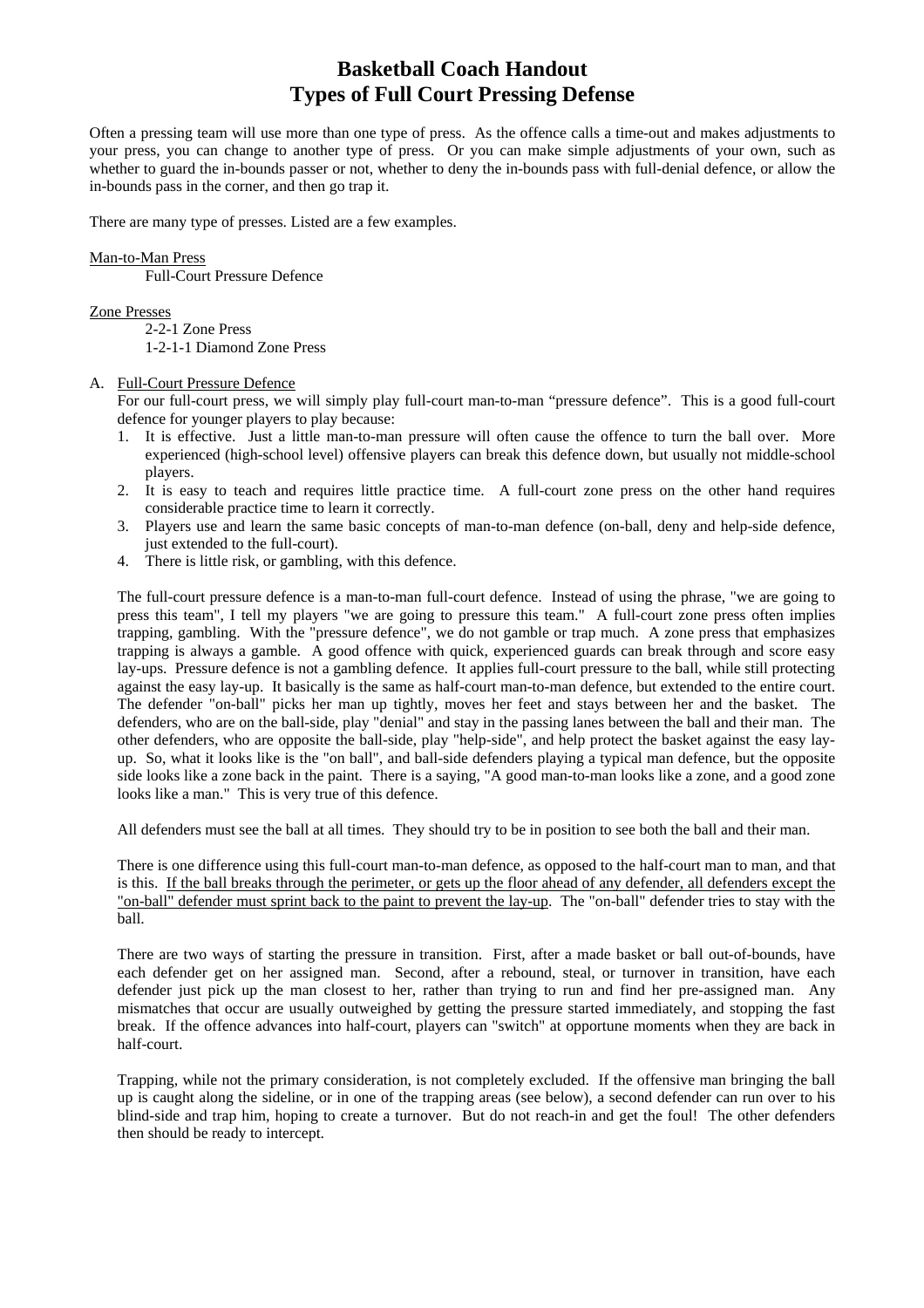This full-court man defence will require the defenders to switch when they are screened. These switches must be called out loudly and happen immediately, so that the ball does not get by them. Again, any mismatches, can be switched back later in the half-court if necessary, or your team can optionally drop back into a zone defence in the half-court.

Remember, good "pressure defence" is not a gambling one, but one that extends the pressure over the entire floor, while still protecting the paint. This steady, relentless pressure over the course of the game will harass and tire the opponent, and will cause the offence to make bad passes, and other turnovers that they would never make if they were just allowed to dribble up the floor slowly and uncontested. "It is human to err, and pressure causes error."

#### "41 Deny"

Use this man-to-man press to deny the inbounds pass. You are going for the 5-second count, or an interception of a poorly made pass from the inbounder. With this press, the defender whose assigned person is the in-bounder gets back to at least half-court or beyond as the "safety" against the long pass and lay-up. The other four defenders immediately locate their man and deny the pass from the in-bounder by playing the passing lanes and staying between their man and the ball. These four defenders should not worry about the long pass over their heads, as the "safety" is back to stop that.



#### B. 2-2-1 Zone Press

Set up the 2-2-1 zone press like this (see Diagram A). Have two players set at both ends of the free throw line. Two other defenders should be positioned just inside the half-court line, and the fifth player plays "prevent".

The in-bounds pass is not contested or guarded. Do not allow a pass in the middle of the floor. They defenders #1 and #2 should allow the pass to a receiver near the corner. They should wait until he commits himself and starts dribbling. Once he starts his dribble, they should attack and trap him near the sideline (Diagram B). The other two defenders then position themselves in the passing lanes to other would-be receivers and look for the interception. The #5 defender should only come up if he has a clear-cut interception. At this point the defence looks like a "trap-2-1" zone.

If the ball gets part way up the sideline, the mid-court defender (#3 or #4) should stop the penetration along the sideline, and trap the ball-handler along with the guard from that side (#1 or #2). Now the opposite guard and midcourt defenders play the zone passing lanes (see Diagram C).

Allow a backward, retreating pass, as the 8-second rule is in your favour. If the ball moves to the opposite side, the traps and zones are set on that side the same as described above, only with the opposite defenders positioned as above. The defenders should never let the ball get ahead of them on the court. If that happens, they must sprint down-court quickly to recover. Once the press is broken, or the offence crosses mid-court, all defenders not on the ball should sprint back to the paint to protect basket (unless there is an easy trap in the sideline, mid-court line corner). The on-ball defender should stay on the ball and stop dribble penetration.

There are variations and adjustments to this basic zone, depending on how the offence uses their point guard... i.e. whether he tries to receive the in-bounds pass, or make the in-bounds pass and then receive the ball right back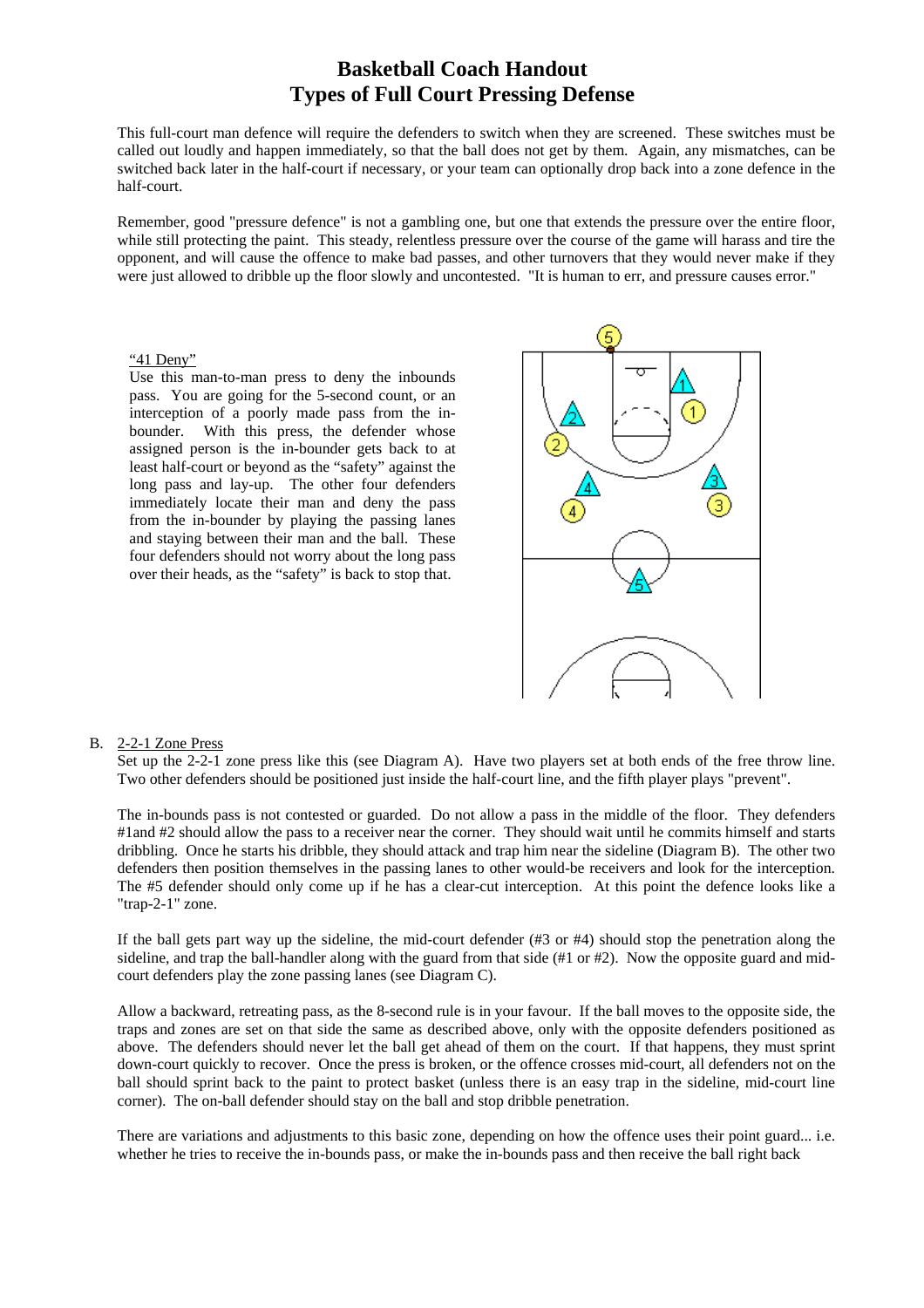

### C. "1-2-1-1 Zone Press – Diamond Press"

The 1-2-1-1 zone press pressures the in-bounds passer, and attempts to trap the first pass receiver. You can call either "one fist" or "two fist" options from the bench to change your strategy a little, and confuse the opponent.

With one-fist and two-fist, always try to deny a centre in-bounds pass... make them pass to a player in the corner, or off to the side.



When the offensive player is trapped in the corner, or along the sideline, make sure the first defender to get there, seals off the sideline, so the offensive player cannot dribble up the sideline. The other defenders must play in the gaps between the passing lanes, and try to deny or intercept the pass.

### "One-Fist"

#4 and #1 (or #3) immediately trap the first pass.

### "Two Fist"

#4 and #1 (or #3) wait until the first pass receiver puts the ball on the floor and starts her dribble, and then quickly close in and trap her. In this situation, you are waiting for the pass receiver to first commit herself with the dribble. Once you trap her, she has lost her option to dribble.

### "Side Fist"

You can also call "side fist" to signal your players to trap the ball handler along the sideline, either in the back-court, or the front-court.